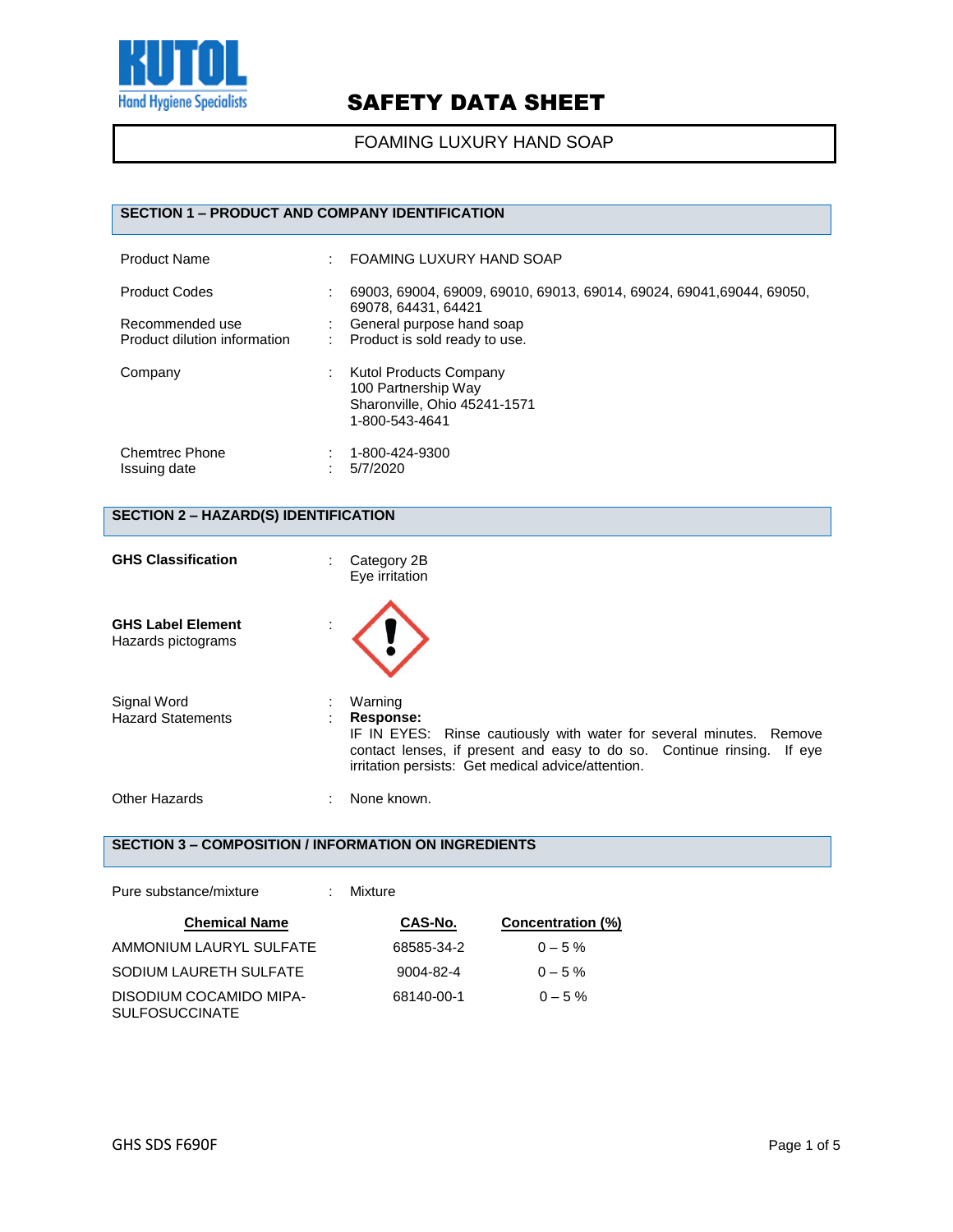

## FOAMING LUXURY HAND SOAP

### **SECTION 4 – FIRST AID MEASURES**

| In case of eye contact     | Flush eyes under eyelids with plenty of cool water for at least 15 minutes. If<br>irritation persists, seek medical/advice attention.      |
|----------------------------|--------------------------------------------------------------------------------------------------------------------------------------------|
| In case of skin contact    | : If irritation persists, wash with water.                                                                                                 |
| If ingested                | Contact a physician or Poison Control Center immediately. Do not induce<br>vomiting never give anything by mouth to an unconscious person. |
| If inhaled                 | Get medical attention if symptoms occur.                                                                                                   |
| Protection of first-aiders | No special precautions are necessary.                                                                                                      |
| Notes to physicians        | Treat symptomatically.                                                                                                                     |

#### **SECTION 5 – FIRE-FIGHTING MEASURES**

| Suitable extinguishing media                      |   | Use extinguishing measures that are appropriate to local circumstances and<br>the surrounding environment.                                                                          |
|---------------------------------------------------|---|-------------------------------------------------------------------------------------------------------------------------------------------------------------------------------------|
| Unsuitable extinguishing<br>media                 | ÷ | None known.                                                                                                                                                                         |
| Specific hazards during<br>firefighting           |   | No flammable or combustible.                                                                                                                                                        |
| Hazardous combustions<br>products                 |   | Carbon oxides                                                                                                                                                                       |
| Special protective equipment<br>for fire-fighters |   | Use personal protective equipment.                                                                                                                                                  |
| Specific extinguishing<br>methods                 |   | Fire residues and contaminated fire extinguishing water must be disposed of<br>in accordance with local regulations. In the event of fire and/or explosion do<br>not breathe fumes. |

#### **SECTION 6 – ACCIDENTAL RELEASE MEASURES**

| Personal precautions<br>Environmental precautions | No special measures required.<br>Avoid contact of large amounts of spilled material runoff with soil and<br>surface waterways. |
|---------------------------------------------------|--------------------------------------------------------------------------------------------------------------------------------|
| Methods of cleaning up                            | Absorb with inert material. Use a water rinse for final clean-up.                                                              |

## **SECTION 7 – HANDLING AND STORAGE**

| Handling | Wash hands after handling.                                    |
|----------|---------------------------------------------------------------|
| Storage  | Keep out of reach of children. Keep container tightly closed. |
|          | Store between 32 to 122 degrees F.                            |

#### **SECTION 8 – EXPOSURE CONTROLS / PERSONAL PROTECTION**

| Engineering measures |                | Good general ventilation should be sufficient to control workers exposure to<br>airborne contamination. |
|----------------------|----------------|---------------------------------------------------------------------------------------------------------|
| Personal protection  |                |                                                                                                         |
| Eyes                 |                | Eye protection should be used when splashing may occur.                                                 |
| Hands                | $\mathbb{R}^n$ | No protective equipment is needed under normal use.                                                     |
| <b>Skin</b>          |                | No protective equipment is needed under normal use.                                                     |
| Respiratory          |                | : No protective equipment is needed under normal use.                                                   |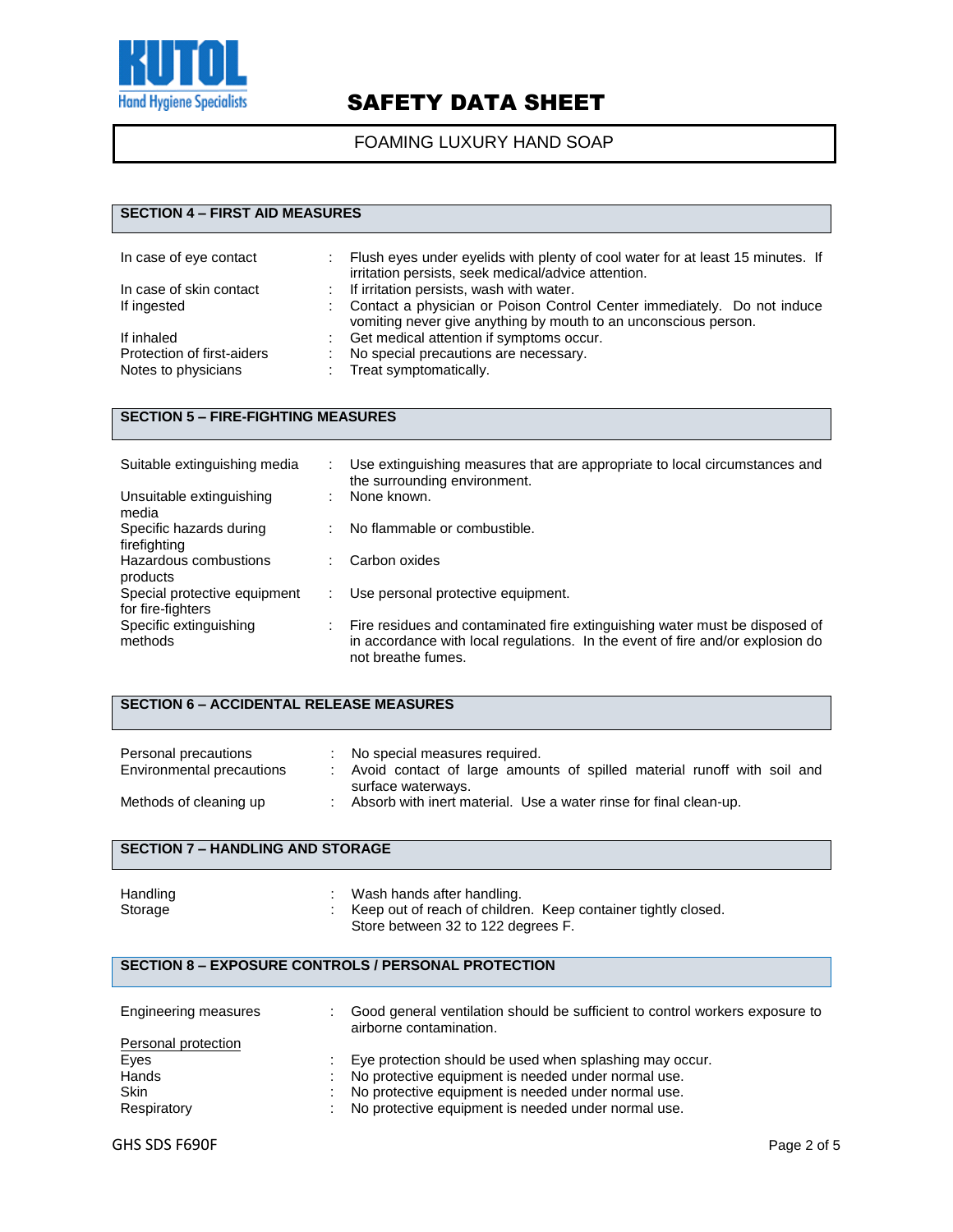

#### FOAMING LUXURY HAND SOAP

#### **SECTION 9 – PHYSICAL AND CHEMICAL PROPERTIES**

Appearance: Water, thin medium red liquid Upper/lower flammability limits: N/A<br>Odor: Fruity, floral fragrance Vapor pressure: N/A Odor: Fruity, floral fragrance Vapor pressure: N/<br>
Odor Threshold: No data available Vapor density: N/A Odor Threshold: No data available<br>ph: 6.5 typical Melting point/freezing point: N/A<br>Initial boiling and boiling range: N/A Flash point: N/A<br>
Evaporation rate: <1 Channel Composition temperature: N/A Flammability (solid, gas): No data available

Relative density: No data available.<br>Solubility (ies): No data available. Initial boiling and boiling range: N/A Partition coefficient: n-octanol/water: No data available.<br>Flash point: N/A Class and Auto ignition temperature: N/A Decomposition temperature: No data available.<br>Viscosity: N/A

### **SECTION 10 – STABILITY AND REACTIVITY**

| Stability                                                                            | The product is stable under normal conditions.                 |
|--------------------------------------------------------------------------------------|----------------------------------------------------------------|
| Possibility of hazardous<br>reactions                                                | No dangerous reaction is known under conditions of normal use. |
| Conditions to avoid<br>Incompatible materials<br>Hazardous decomposition<br>products | None known.<br>None known.<br>: Carbon oxides                  |

## **SECTION 11 – TOXICOLOGICAL INFORMATION**

|          | Information on likely routines of : Inhalation, eye contact, skin contact. |
|----------|----------------------------------------------------------------------------|
| exposure |                                                                            |
|          |                                                                            |

#### **Potential Health Effects**

| Eves             | : Cause of irritation.                                        |
|------------------|---------------------------------------------------------------|
| <b>Skin</b>      | Health injuries are not known or expected under normal use.   |
| Ingestion        | : Health injuries are not known or expected under normal use. |
| Inhalation       | : Health injuries are not known or expected under normal use. |
| Chronic exposure | Health injuries are not known or expected under normal use.   |

#### **Experience with Human Exposure**

| Eye contact       | : Redness, irritation.           |
|-------------------|----------------------------------|
| Skin contact      | : No symptoms known or expected. |
| Ingestion         | : No symptoms known or expected. |
| <b>Inhalation</b> | : No symptoms known or expected. |
|                   |                                  |

#### **Toxicity**

| Acute oral toxicity       | Acute toxicity estimate: >5,000 mg/kg |
|---------------------------|---------------------------------------|
| Acute inhalation toxicity | No data available                     |
| Acute dermal toxicity     | Acute toxicity estimate: >5,000 mg/kg |
| Skin corrosion/irritation | No data available                     |
| Serious eye damage/eye    | Mild eye irritation.                  |
| irritation                |                                       |
| Respiratory or skin       | No data available.                    |
| sensitization             |                                       |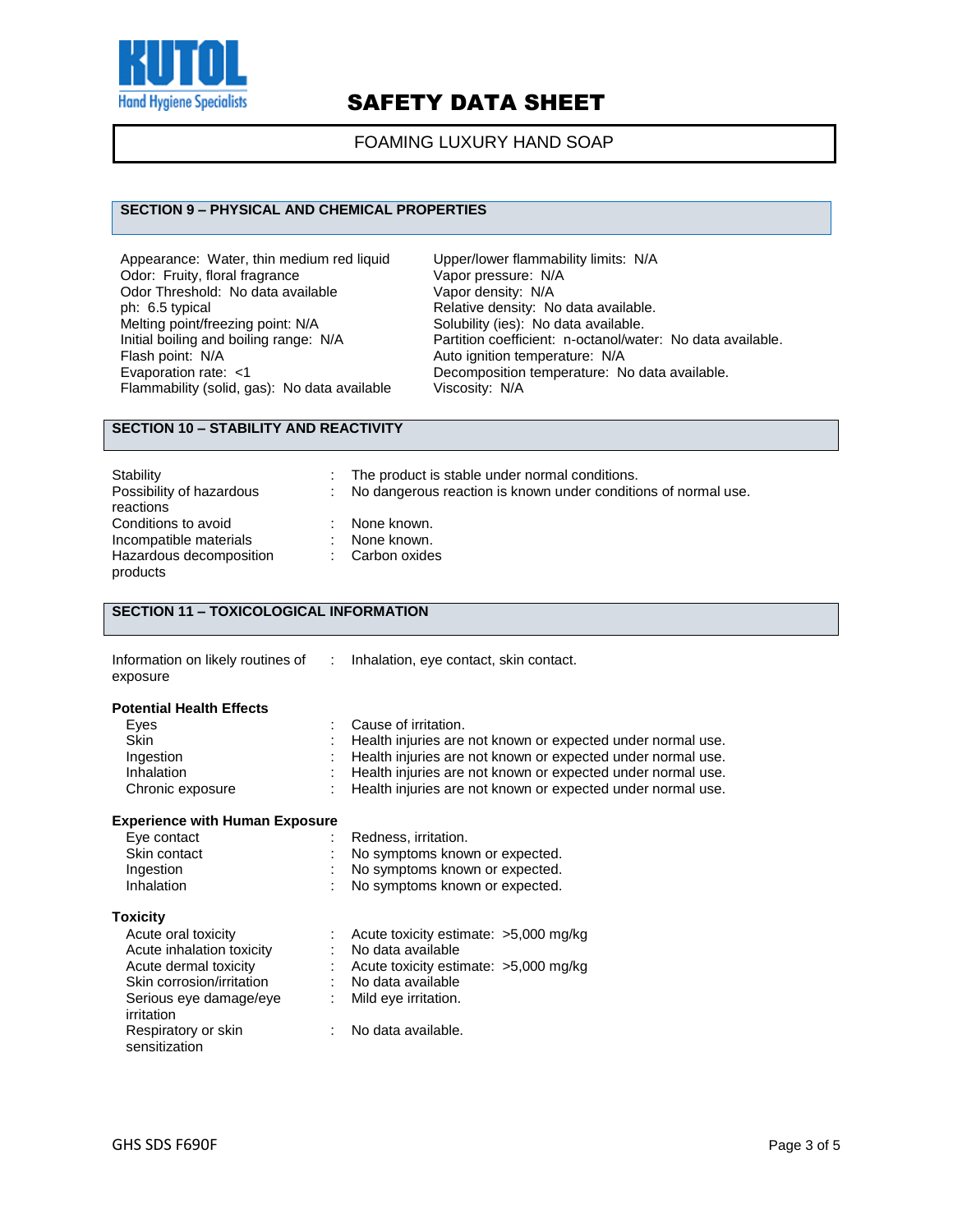

FOAMING LUXURY HAND SOAP

| Carcinogenicity<br><b>IARC</b>             |  | No component of this product present at levels greater than or equal to 0.1%<br>is identified as a probable, possible or confirmed human carcinogen by<br>IARC. |  |
|--------------------------------------------|--|-----------------------------------------------------------------------------------------------------------------------------------------------------------------|--|
| <b>OSHA</b>                                |  | No ingredient of this product presents at levels greater than or equal to 0.1%<br>is identified as a carcinogen or potential carcinogen by OSHA.                |  |
| <b>NTP</b>                                 |  | No ingredient of this product present at levels greater than or equal to 0.1%<br>is identified as a known or anticipated carcinogen by NTP.                     |  |
| <b>SECTION 12 - ECOLOGICAL INFORMATION</b> |  |                                                                                                                                                                 |  |

| <b>Ecological Tests</b>                     |  | Data is not available.                                                                                                                                                                                                                                                                               |
|---------------------------------------------|--|------------------------------------------------------------------------------------------------------------------------------------------------------------------------------------------------------------------------------------------------------------------------------------------------------|
| Environmental Impact                        |  | The product ingredients are expected to be safe for the environment at the<br>concentrations predicted under normal use and accidental spill scenarios.<br>Packaging components are compatible with the conventional solid waste<br>management practices.                                            |
| <b>SECTION 13 - DISPOSAL CONSIDERATIONS</b> |  |                                                                                                                                                                                                                                                                                                      |
| Disposal methods                            |  | The product should not be allowed to enter drains, water courses or the soil.<br>When possible recycling is preferred to disposal or incineration. If recycling<br>is not practicable, dispose of in compliance with local regulations. Dispose<br>of wastes in an approved waste disposal facility. |
|                                             |  |                                                                                                                                                                                                                                                                                                      |

#### Disposal considerations : Dispose of as unused product. Empty containers should be taken to an approved waste handling site for recycling or disposal. Do not reuse empty containers.

### **SECTION 14 – TRANSPORT INFORMATION**

Certain shipping modes or package sizes may have exceptions from the transport regulations. The classification provided may not reflect those exceptions and may not apply to all shipping modes or package sizes. The shipper / consignor / sender are responsible to ensure that the packaging, labeling, and markings are in compliance with the selected mode of transport.

| <b>Shipment</b> | <b>Identification Number</b> | <b>Proper Shipping Name</b> | <b>Hazardous</b><br><b>Classification</b> | <b>Packaging Group</b> |  |
|-----------------|------------------------------|-----------------------------|-------------------------------------------|------------------------|--|
| US DOT          | Not dangerous goods          | N/A                         | N/A                                       | None                   |  |
| IATA (Air)      | Not dangerous goods          | N/A                         | N/A                                       | None                   |  |
| IMDG (Vessel)   | Not dangerous goods          | N/A                         | N/A                                       | None                   |  |